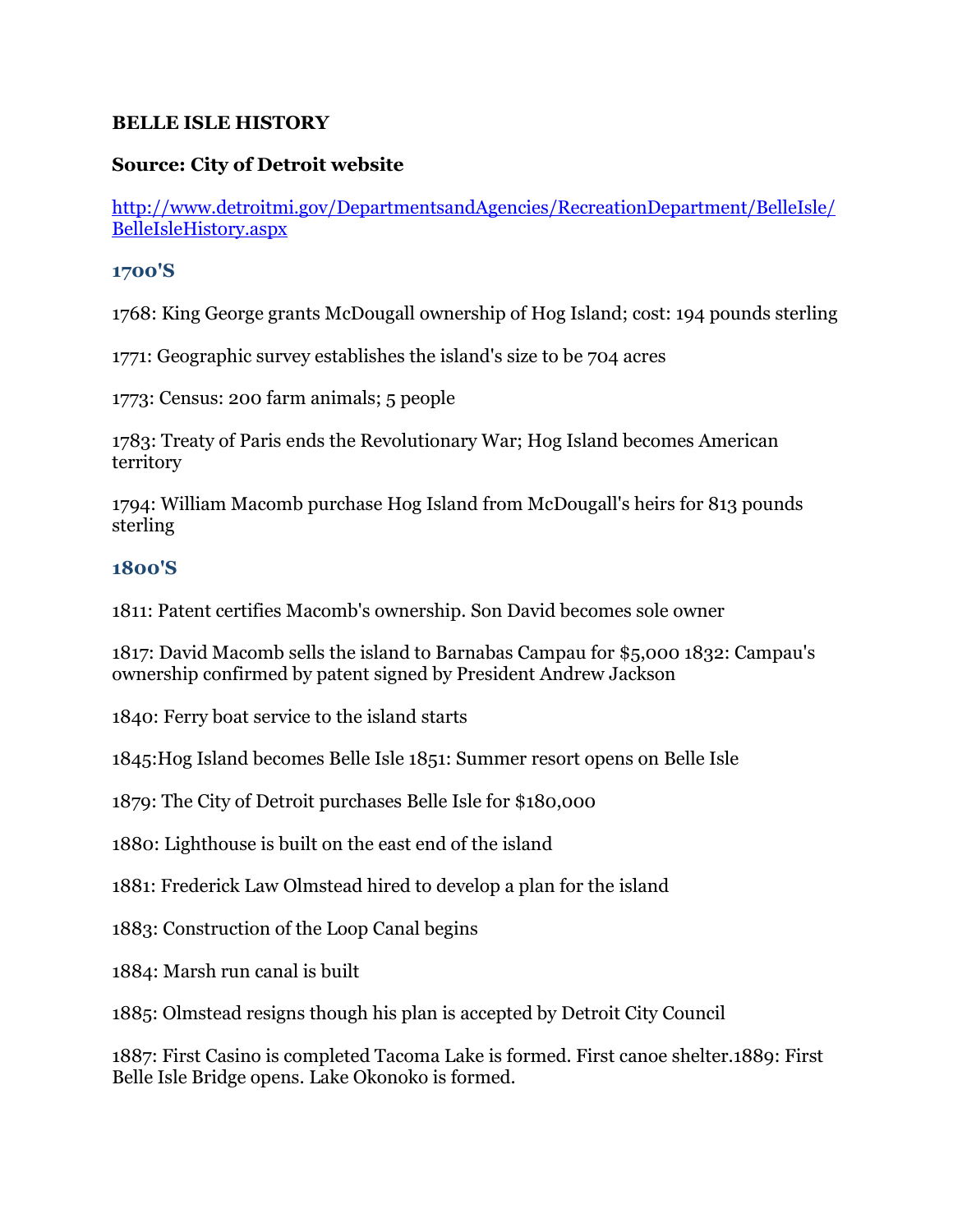1890: Nashua Creek is completed

1892: Newsboy Fountain and Sculpture is completed

1893: Police Station is built. Muskoday Lake is formed.

1894: Riding stables are built. Fire destroys Detroit Boat Club. Pony ride concession opens.

1895: Deer park created and populated. Belle Isle Zoo is established. 1897: Newsboy fountain is erected.

1899: Athletic Field House is completed. Bicycle shelter is built. 1903: First greenhouse is built

1904: Aquarium and Conservatory open. Current Casino is built.

1910: Sylvan Creek completed.

1912: Ferry Dock built near beach area

1915: Scott Fountain and lagoon area created using fill from downtown construction sites

1916: Bridge burns down. Temporary bridge installed.

1922: Golf course is built

1923: MacArthur Bridge is completed

1924: Detroit News Nature Trail completed

1925: Scott Fountain completed

1930: Livingston Lighthouse erected. Blue Lagoon completed

1937: Lagoon by casino is filled in. Levi Barbour Fountain completed

1940: Nancy Brown Carillon installed

1947: Children's Zoo is established. 1950: Skating Pavilion opens

1952: Flood Control Project completed

1955: Conservatory reconstructed